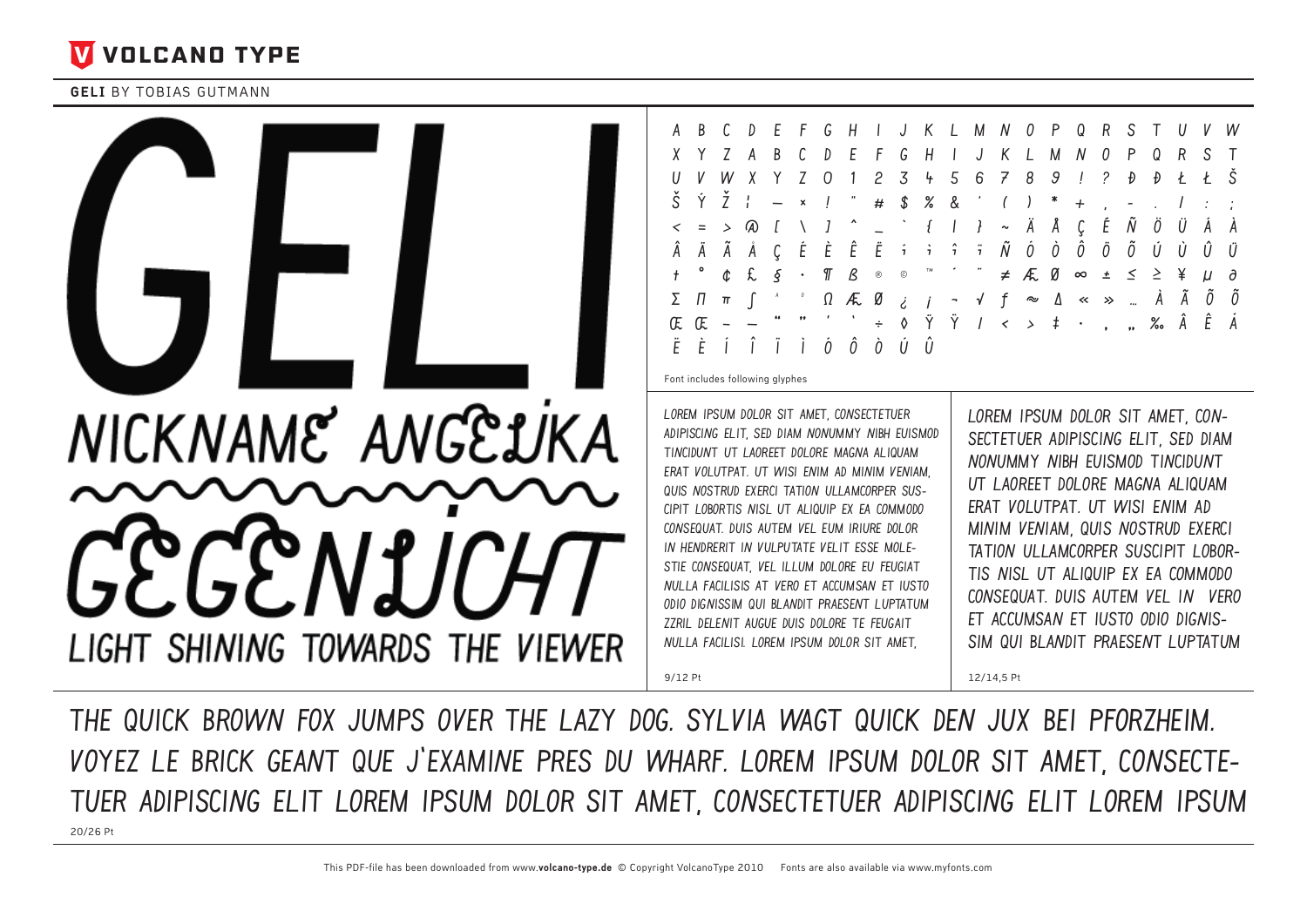

EINE ANLEITUNG ZUR SCHRIFT / A GUIDE TO THE FONT

www.tobiasgutmann.ch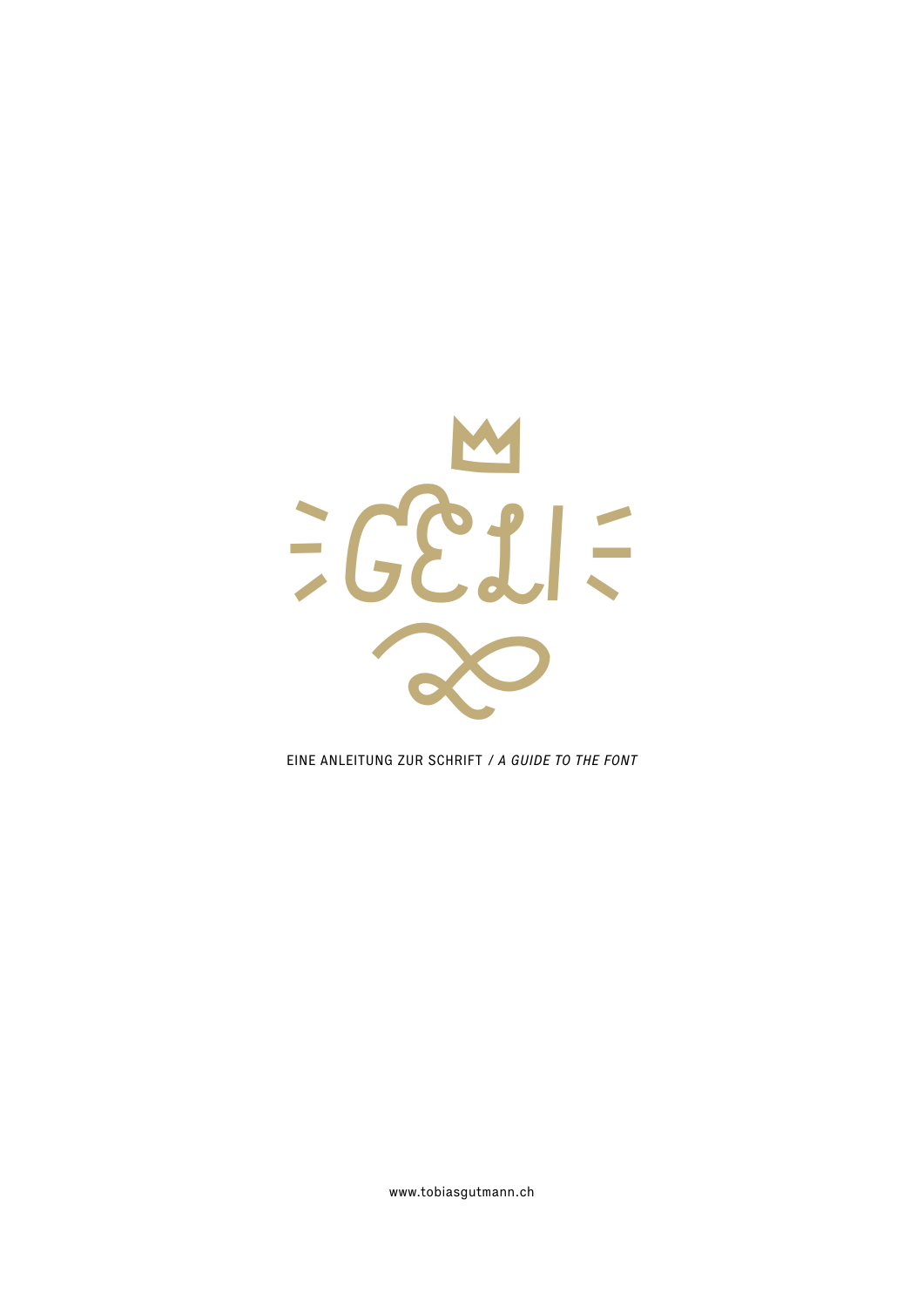- gelI Background -



Ziel war es, eine Handschrift zu entwickeln, die digital funktioniert. Die analog gezeichneten Glyphen wurden beim Prozess des digitalisierens genau überarbeitet. Es sollte kein Immitat einer Handschrift entstehen. Es wurde bewusst darauf geachtet, dass die Glyphen auch eine digitale Ästhetik aufweisen. GELI wurde mit zahlreichen Opentype Features bestückt. So hat sie, dank vieler Ligaturen, Swashes und Alternativglyphen sehr unterschiedliche Ausdrucksformen. Die Bedienung der Opentypefeatures geschieht vorwiegend über die Tastatur. Sie sind somit schnell abrufbar. GELI entstand während zwei Semester im Rahmen des [Typoclubs](http://www.typoclub.ch) der [Hochschule der Künste Bern](http://www.hkb.bfh.ch/).

Ich hoffe, dass GELI spass bereitet und viele Menschen glücklicher macht.

My aim was to develop a handwriting font which works digitally. After drawing the font by hand it was digitized. In this process the glyphs were simplified to give them a digital esthetic. It was important that they were not just an imitation of handwriting. GELI has a lot of Opentype Features like ligatures, swashes and alternative glyphs to give the Font a wide variety of looks. To write with GELI is very intuitive. Most of the Opentype Features can be used directly with the keyboard. GELI was developed during two semesters in a course named [Typoclub](http://www.typoclub.ch) at [Bern Univer](http://www.hkb.bfh.ch/)[sity of the Arts.](http://www.hkb.bfh.ch/) 

I hope GELI is lots of fun and makes people happier.

Tobias Gutman[n](http://tobiasgutmann.ch/)

[Tobias Gutmann](http://tobiasgutmann.ch/)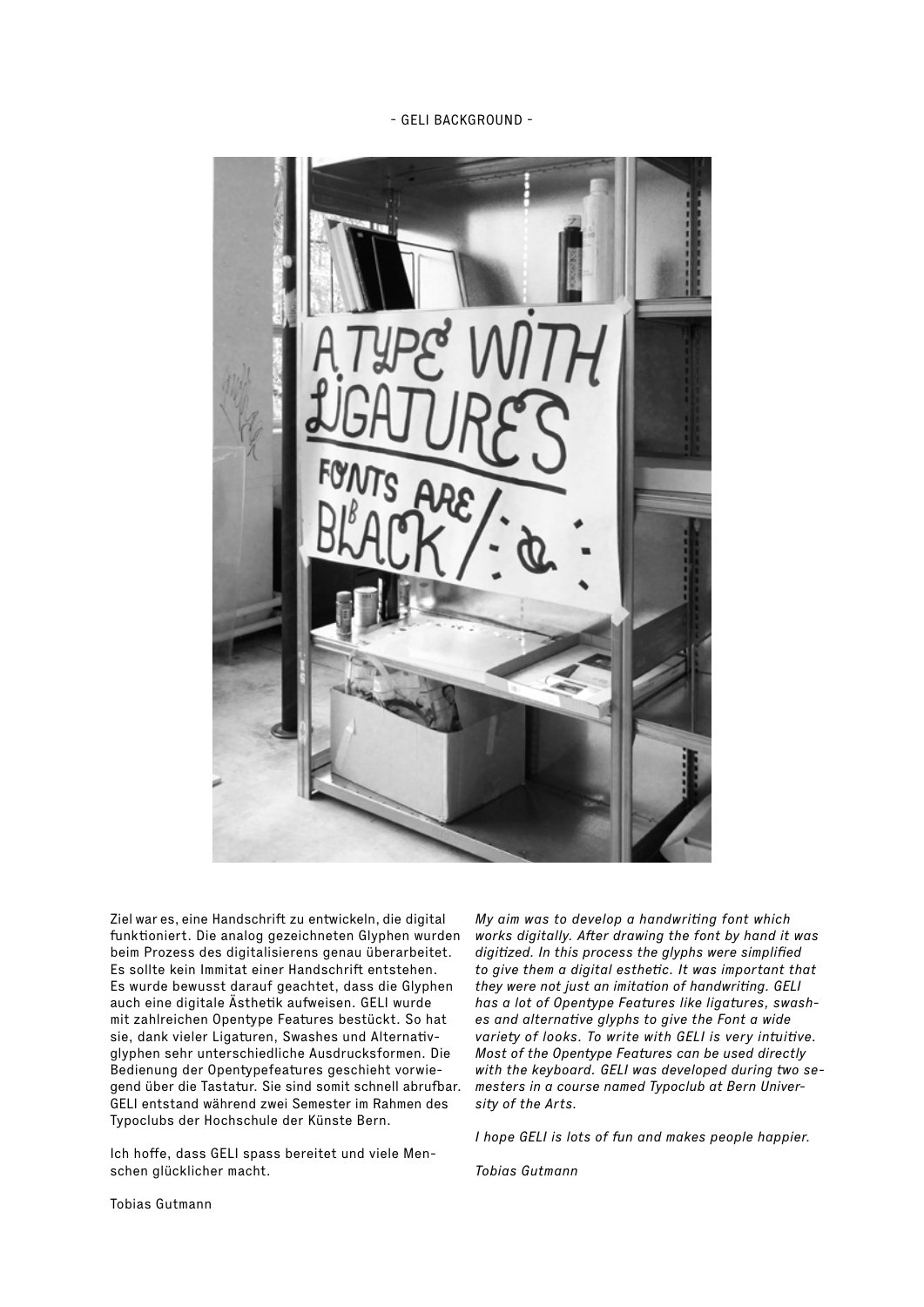GELI macht erst richtig Spass, wenn ihre Funktionen bekannt sind. Damit die Schrift tanzt, blinkt und zeichnet, muss sie in einem Opentype fähigen Programm wie z.B. Adobe InDesign oder Illustrator benutzt werden. Dabei müssen die Opentype Funktionen ‹Bedingte Ligaturen› und ‹Schwungschrift› aktiviert sein.

In order to make the font dance, blink and draw, you need a program that works with Opentype as for example Adobe InDesign or Illustrator. You have to activate the Opentype functions ‹Discretionary Ligatures› and ‹Swashes›.

## Adobe Illustrator:

| OpenType  |                              |  |
|-----------|------------------------------|--|
| Zahl:     | Standardzahl                 |  |
| Position: | Standardposition             |  |
|           | st $\mathcal{A}$ and $T$ 1st |  |
|           |                              |  |

## Adobe InDesign:

| <b>≎ Zeichen</b>                                                                                                                 | Optionen einblenden                                                                                                                                           |                                                                                    |                                                                                                                                                                                           |                                   |
|----------------------------------------------------------------------------------------------------------------------------------|---------------------------------------------------------------------------------------------------------------------------------------------------------------|------------------------------------------------------------------------------------|-------------------------------------------------------------------------------------------------------------------------------------------------------------------------------------------|-----------------------------------|
| <b>GELI</b><br>Regular<br>$T =$ 50 Pt<br>$\frac{A}{IA}$ $\frac{1}{I}$ (60 Pt)<br>$AY = 0$<br>$A[V - \frac{1}{r}$ Metrisch $\div$ | ÷.<br>OpenType<br>÷<br>Großbuchstaben<br>÷.<br>Kapitälchen<br>Hochgestellt<br>÷<br>Tiefgestellt<br>Unterstrichen<br>Durchgestrichen<br>$\checkmark$ Ligaturen | D<br><b>☆ 米K</b><br><b>介出H</b><br>$0$ $# +$<br>+867<br><b>O %D</b><br><b>☆ 34#</b> | √ Bedingte Ligaturen<br>[Brüche]<br>[Ordinalzeichen]<br>√ Schwungschrift<br>[Titelschriftvarianten]<br>√ [Kontextbedingte Varianten]<br>[Alles in Kapitälchen]<br>[Null mit Schrägstrich] | $\leftarrow$<br>$\leftarrow$<br>▶ |
|                                                                                                                                  | Unterstreichungsoptionen<br>Durchstreichungsoptionen<br>Kein Umbruch                                                                                          |                                                                                    | Formatsätze<br>Positionalform<br>▶<br>[Hochgestellt]<br>[Tiefgestellt]<br>[Zähler]<br>[Nenner]                                                                                            |                                   |
|                                                                                                                                  |                                                                                                                                                               |                                                                                    | [Versalziffern für Tabellen]<br>[Proportionale Mediävalziffern]<br>[Proportionale Versalziffern]<br>[Mediävalziffern für Tabellen]<br>√ [Standardzahlenformat]                            |                                   |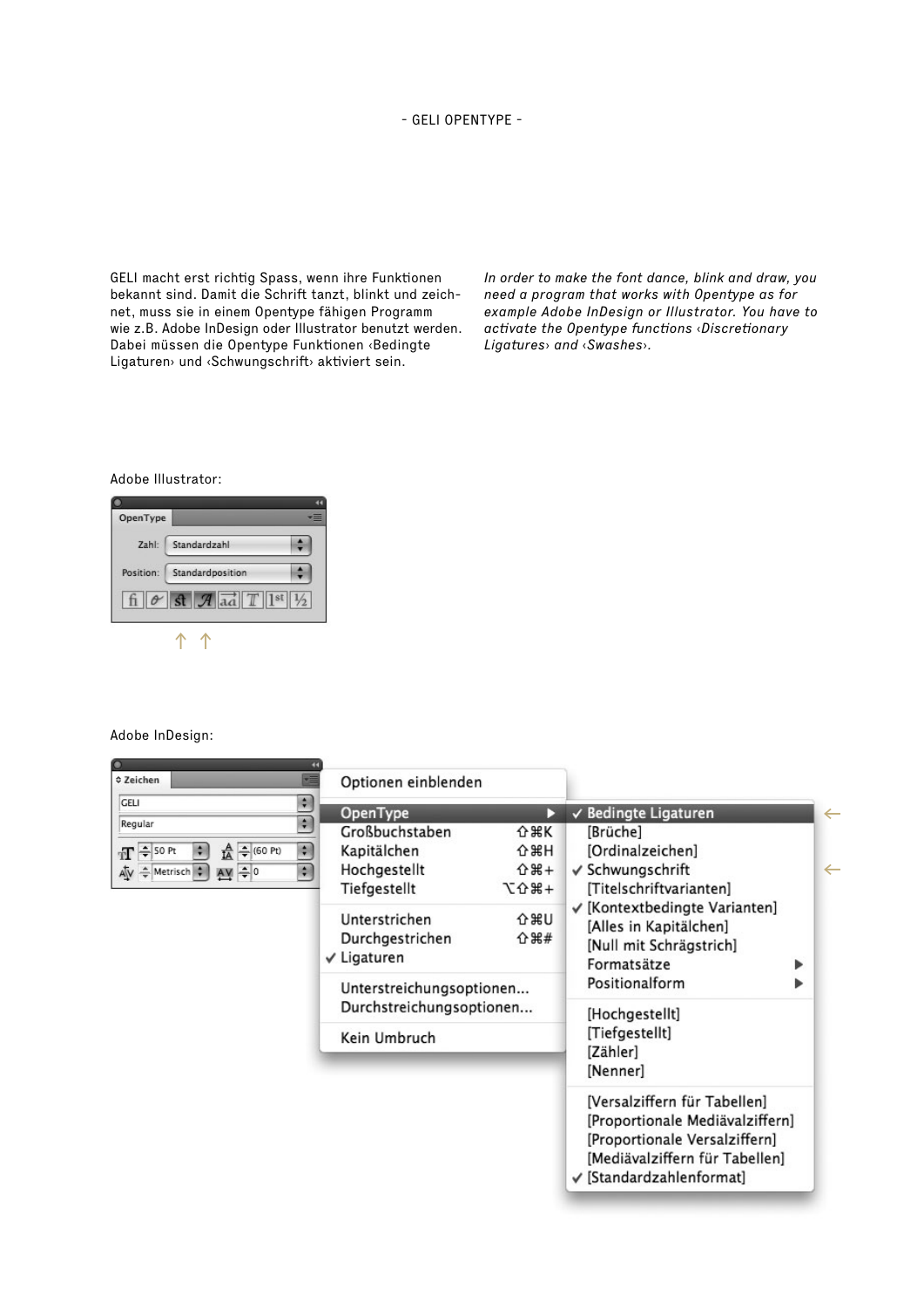## AABCDEEEFGHIJKLLL MNOPORRSTUVWXYYYZ 000000123456789 ÀÁÂÃÄA ÈÉÊË IIII iiî ÒÓÔÕÖØ ÙÚÛÜ ÝŸŁŠŽĐÑB  $G.E.C.S.C.E.E.E.S. Q.I?$  $\% \frac{8}{10}$  /#()\*~~-+±÷×=∞[\]\_ {} <><<->>--""", +  $\pm$  f|-" **Π**ΜΔΠΣΦ

Einzelne Buchstaben enthalten Alternativglyphen, die beim Einschalten der «Schwungschrift» erscheinen.

By activating <Swashes> several Glyphs can be exchanged.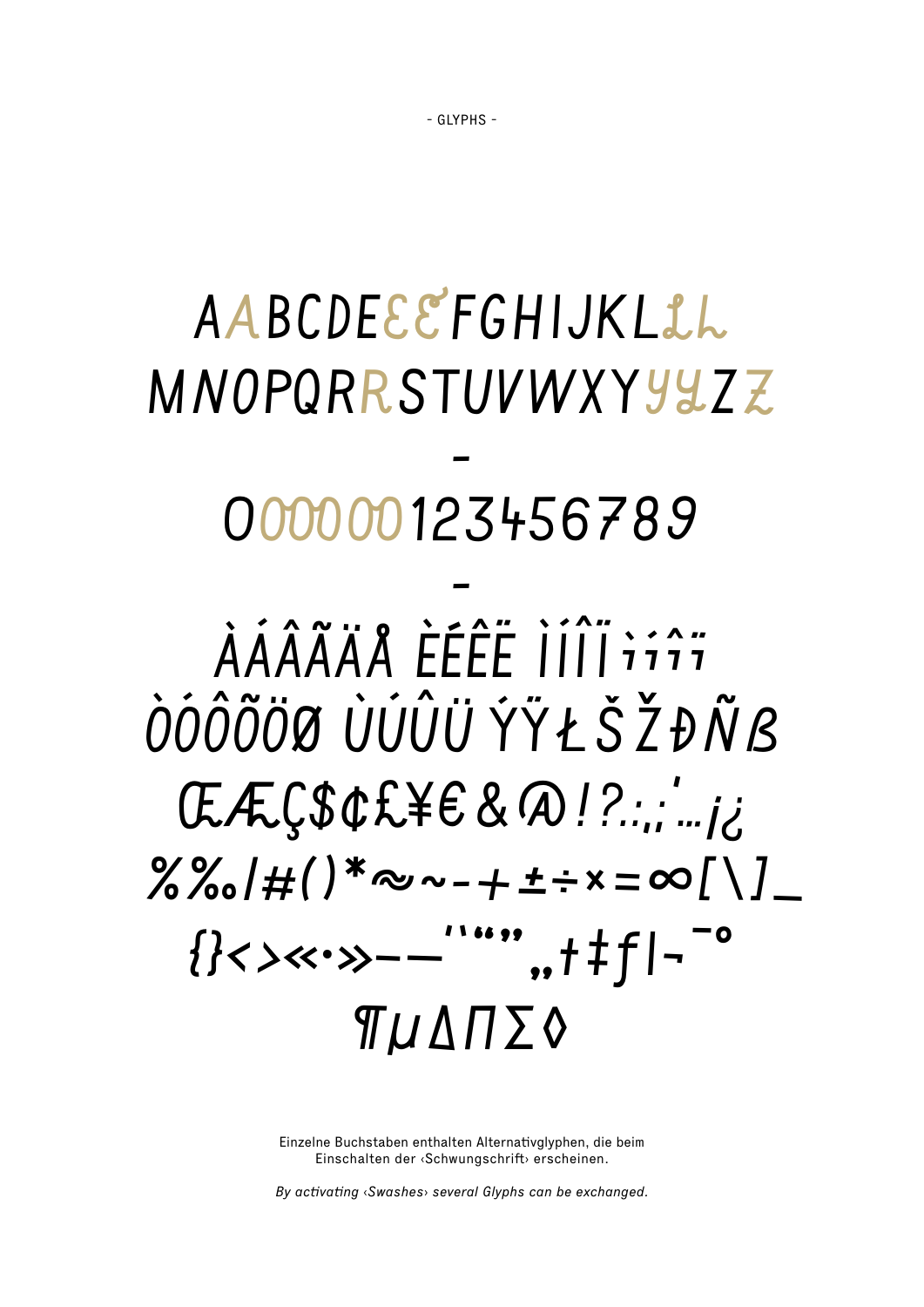- LIGATUREN / LIGATURES -

AUS AN AUF ANK AUC CH CHT DER DIE DAS DE DEN DES DI EI ER EN EIN EL EIS ERN FRU GE ICH IN IN IHR IT JA LOG LA LS **JU NE NER NUR ND NIE NIS NB** OCH OL RA SÍ SEI SS ST TI US IA VP YP ZIJ ET FT

Ligaturen entstehen nur bei Grossbuchstaben (Majuskeln).

Ligatures only exist in capitals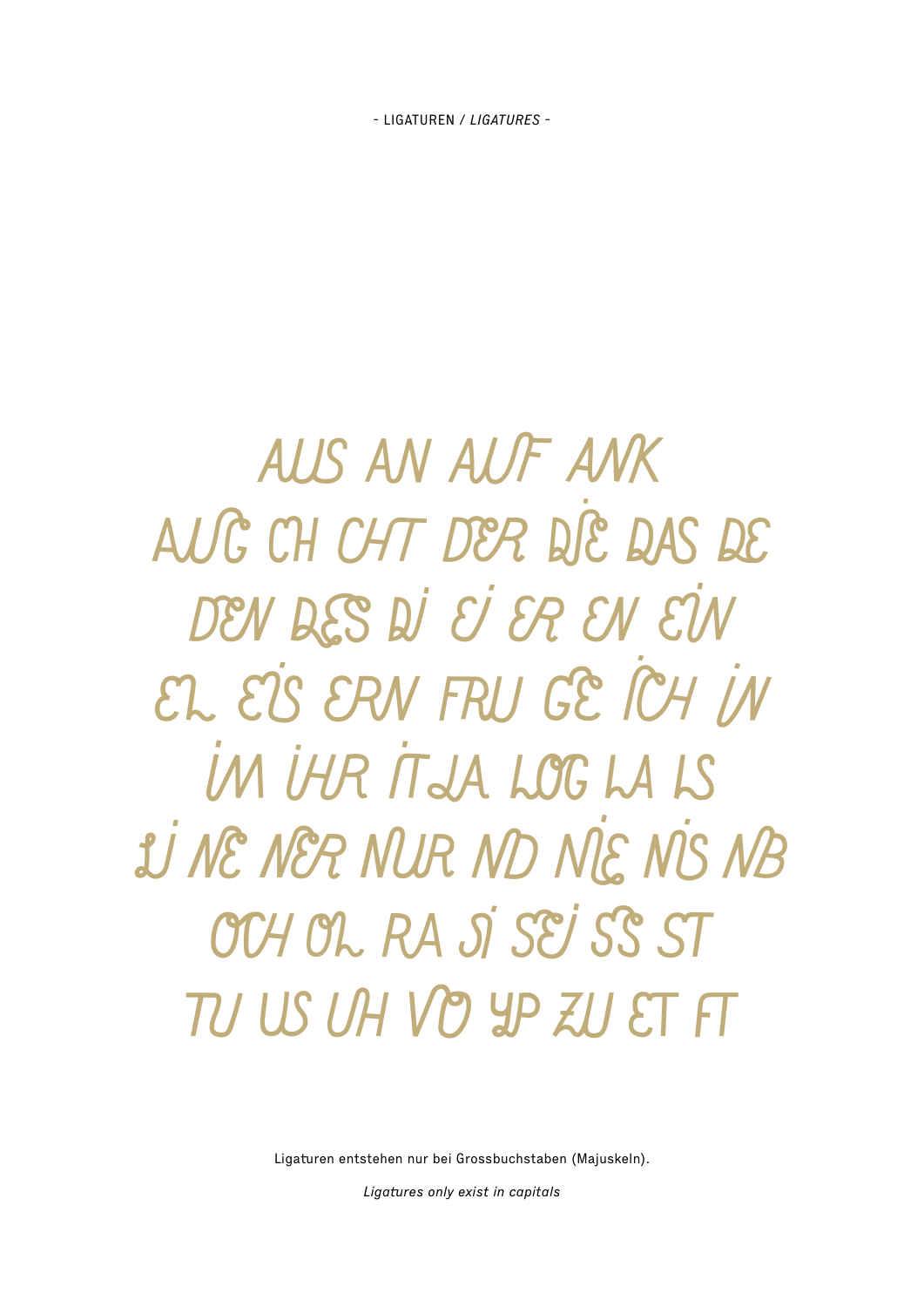

 $GELI < 3$ MACHT SPASSB0X3X6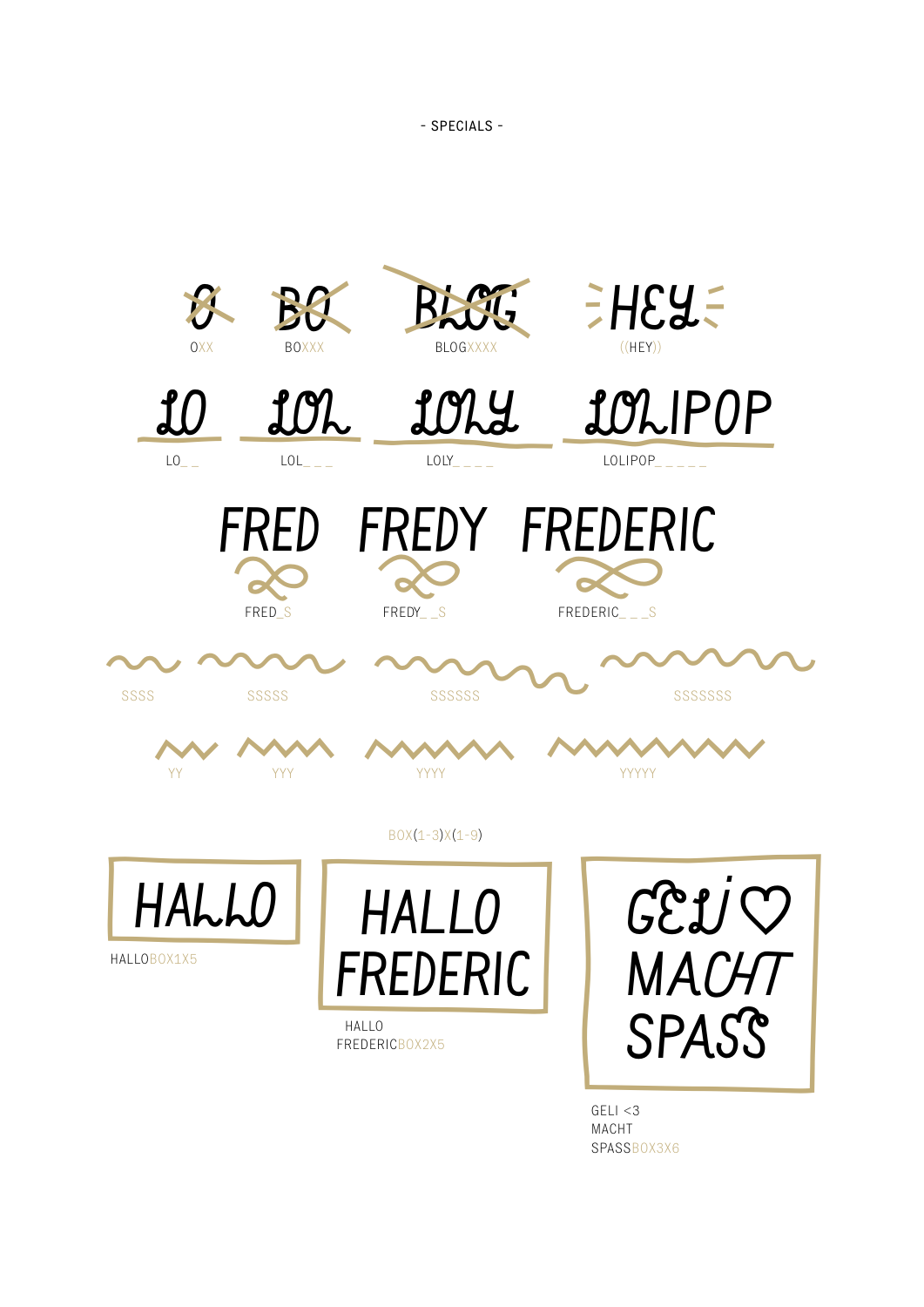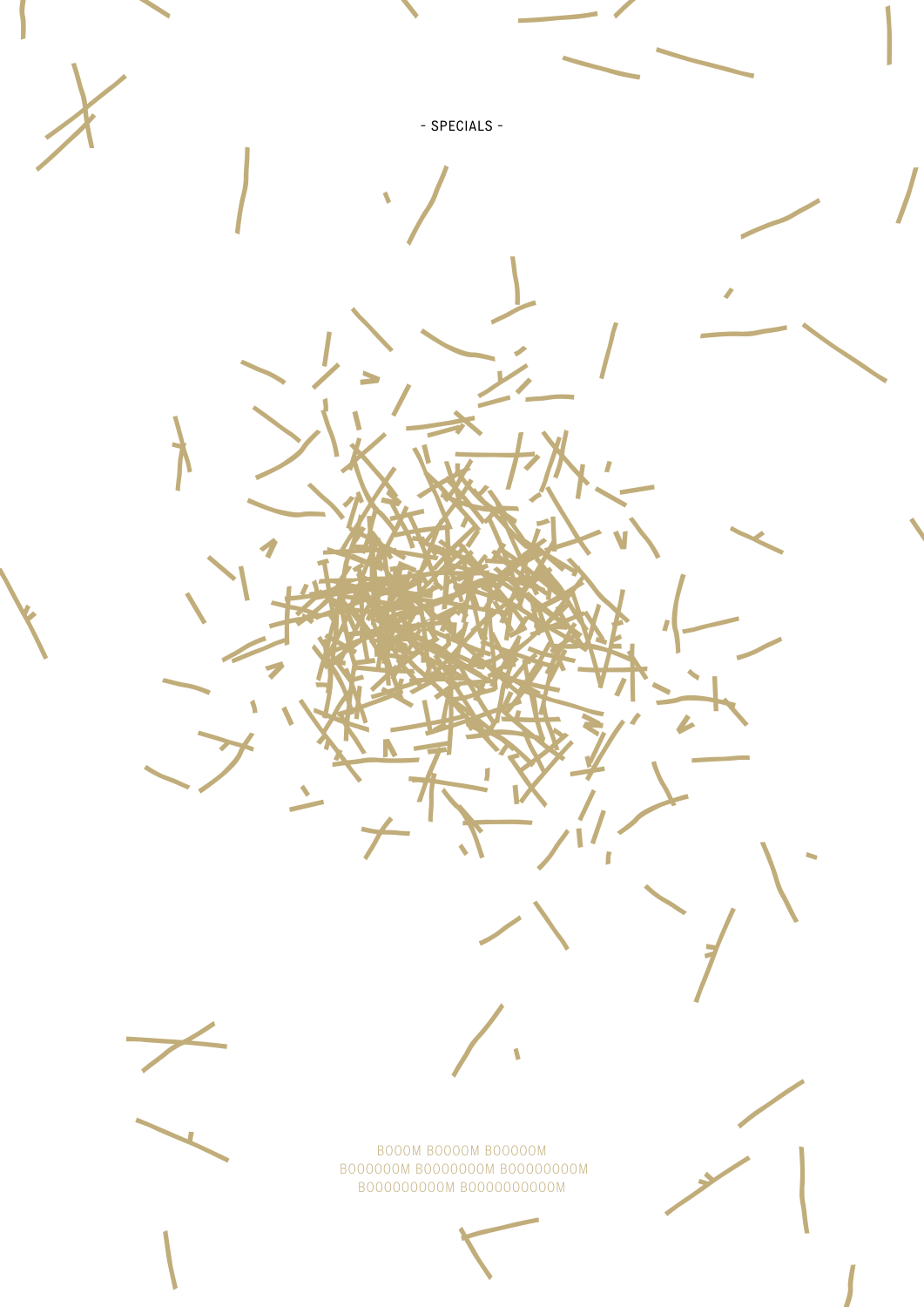- Geli kann zeichnen / geli can draw -



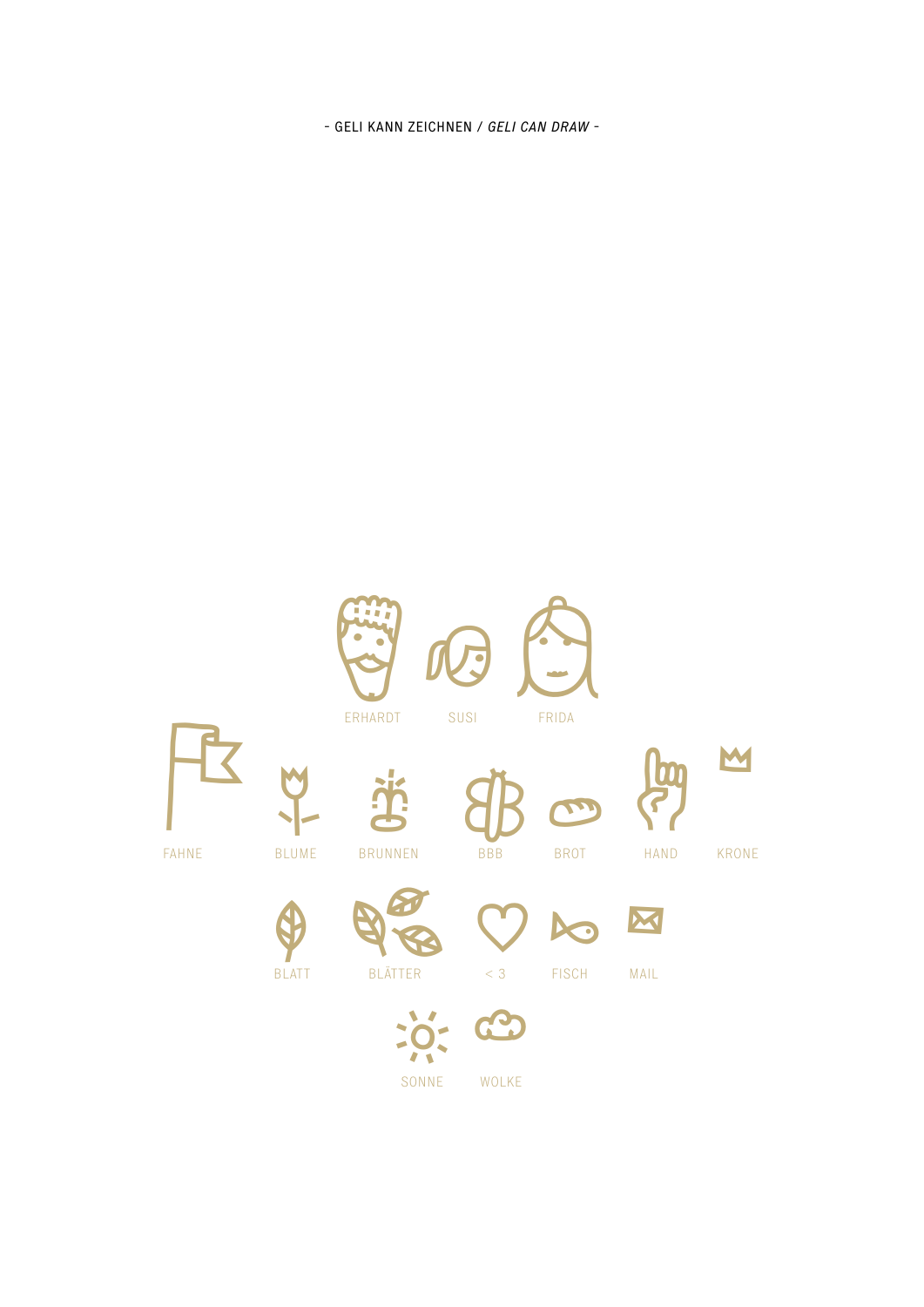## - GELI FONTSPECIMEN -

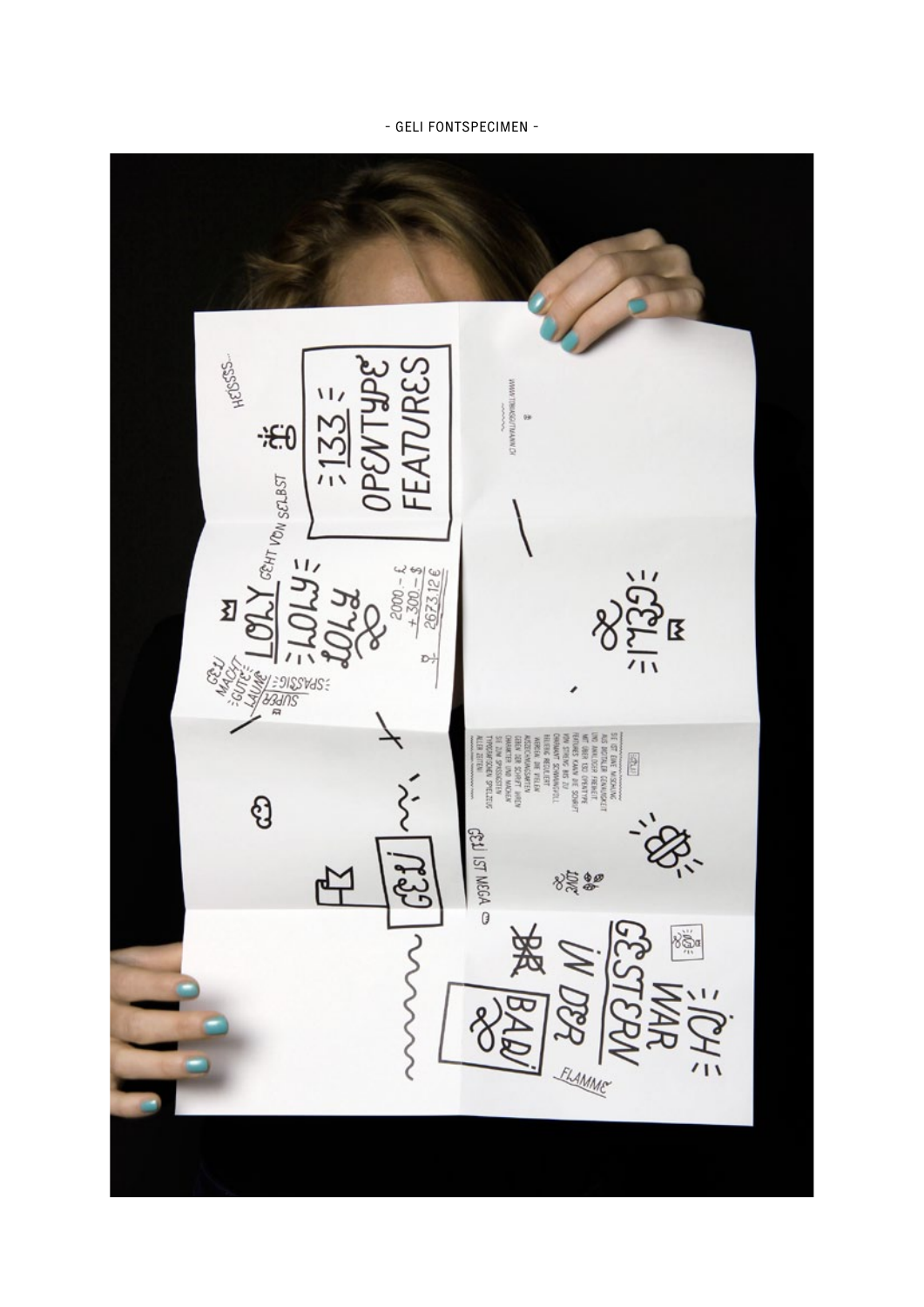